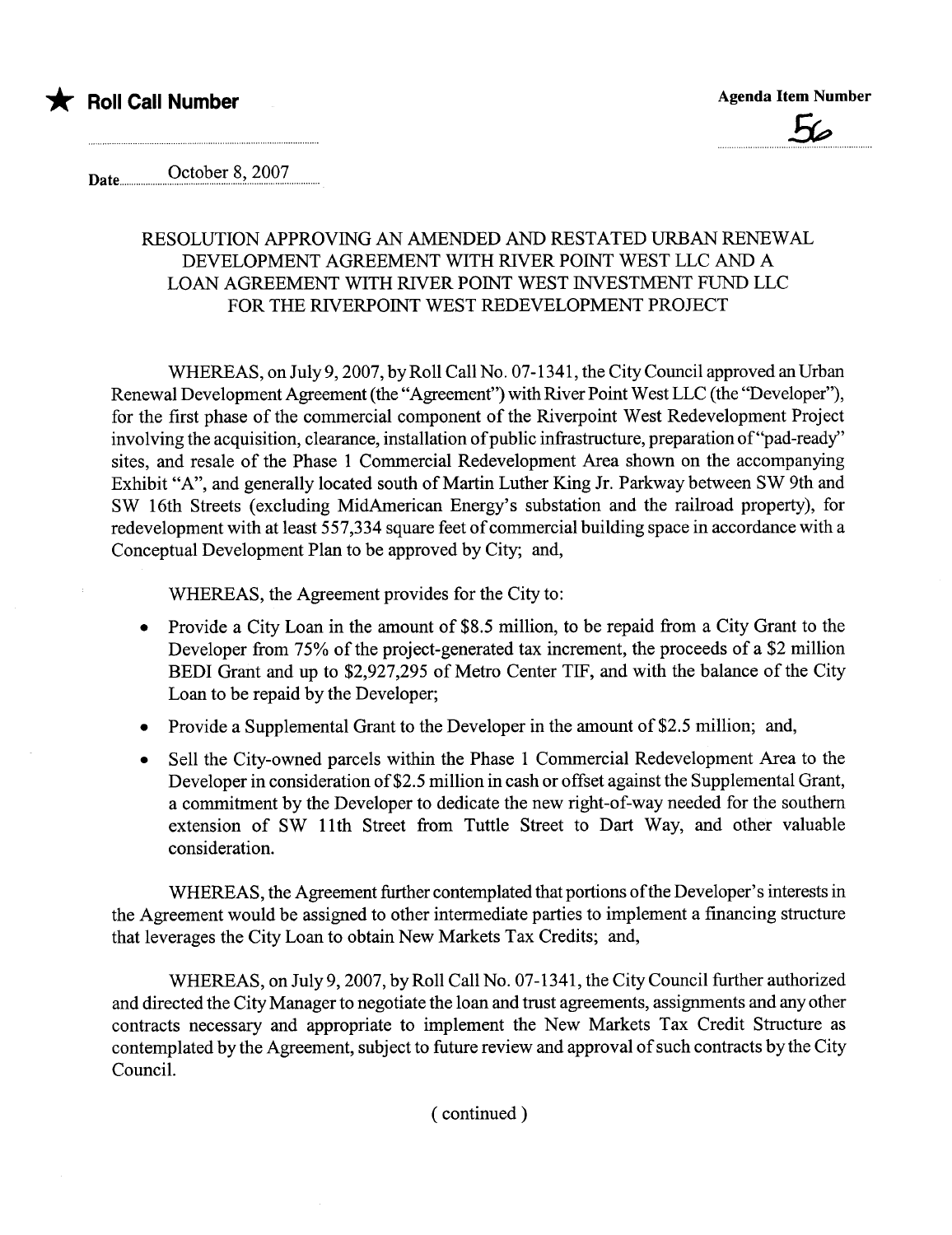# \* Roll Call Number Agenda Item Number Agenda Item Number

 $\overline{\phantom{a}}$ 

Date\_\_\_\_\_\_\_October 8, 2007

-2-

WHEREAS, it is now necessary to amend the Agreement and to approve a Loan Agreement with River Point West Investment Fund, LLC, (the "Investment Fund") and other documents to allow a financing structure that qualifies for New Markets Tax Credits and to address additional and further issues that have arisen since the Agreement was approved, all as more specifically provided in the Amended and Restated Urban Renewal Development Agreement, Loan Agreement, Lock Box Agreement, and Sales Proceeds Fund Escrow Agreement which are on file and available for public inspection in the office of the City Clerk; NOW, THEREFORE,

BE IT RESOLVED by the City Council of the City of Des Moines, Iowa:

- 1. The Amended and Restated Urban Renewal Development Agreement (the "Amended Agreement") with the Developer, which provides for the sale of the City-owned parcels, and for the City to advance the City Loan and Economic Development Grant in the amounts described above, in consideration of the undertaking by the Developer to acquire and prepare the Phase 1 Commercial Redevelopment Area for redevelopment, is hereby approved.
- 2. The following documents incidental to, and necessary for the implementation of, the Amended Agreement are hereby approved:
	- a) Loan Agreement with River Point West Investment Fund, LLC, whereby the City Loan is to be advanced to the Investment Fund for the benefit of the Developer.
	- b) Lock Box Agreement with the Developer, River Point West Investment Fund, LLC, and other paries whereby all advancements on the City Grant and all fuds contributed to the Developer for the project, and all payments made by Developer in repayment of the secondary loans that repay the City Loan, are held by an Escrow Agent for security purposes.
	- c) Sales Proceeds Fund Escrow Agreement with the Developer, Sherman Associates, Inc., and other parties whereby one-half of the net proceeds from the sale of any property by Developer within the project area are held by an Escrow Agent for security purposes.
	- d) Such other and further financing documents as may be required to implement the Amended Agreement and the Loan Agreement, subject to approval of same by the City Manager and the Legal Department.

( continued)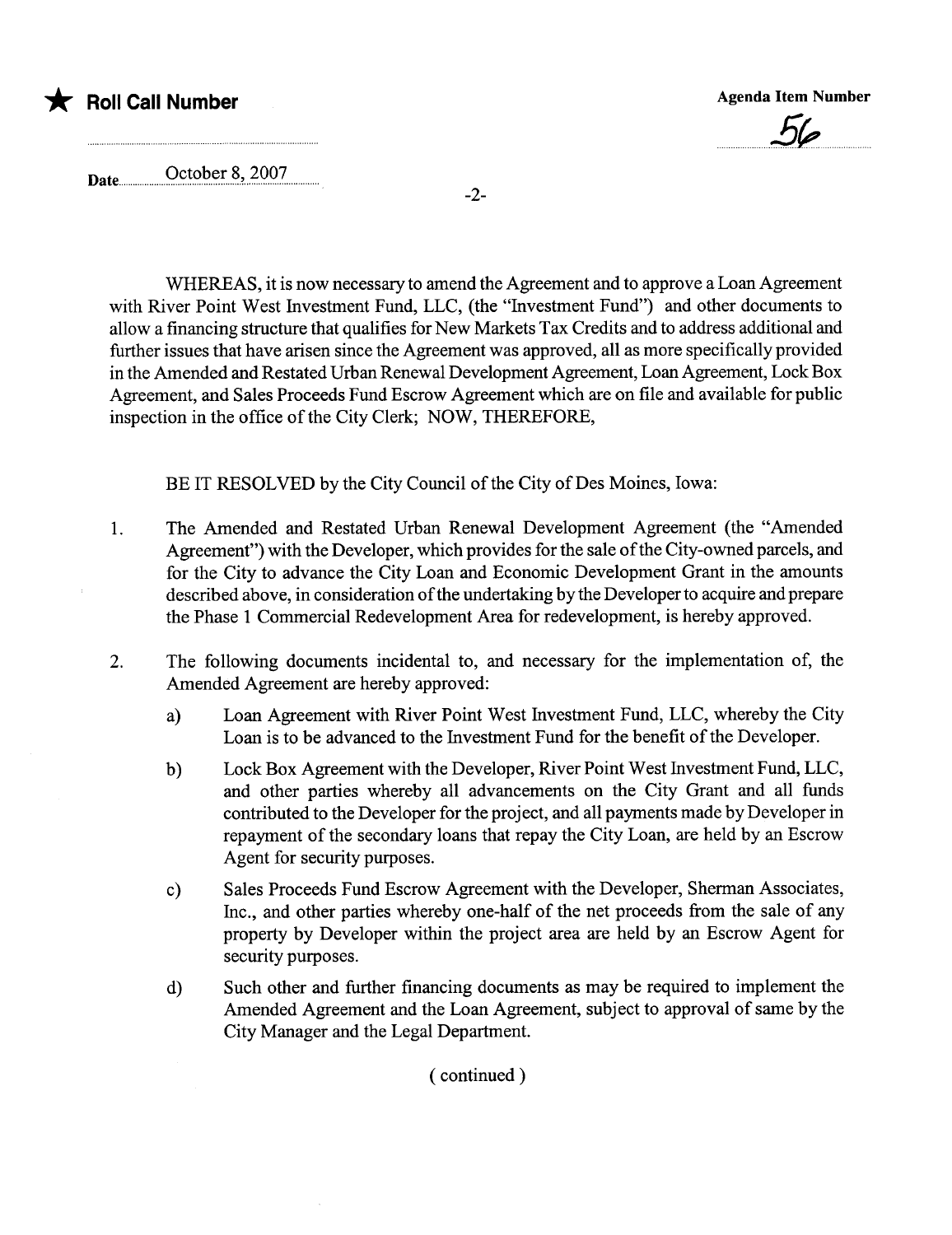# \* Roll Call Number Agenda Item Number Agenda Item Number

u.Sb.

### Date.. October 8, 2007

3. The Mayor is authorized and directed to sign the Amended Agreement, the Loan Agreement, the Lock Box Agreement, and the Sales Proceeds Fund Escrow Agreement described above on behalf of the City of Des Moines, and the City Clerk is authorized and directed to attest to the Mayor's signature on such documents, which such minor changes as may be approved by the City Manager and the City Legal Department. The Mayor and City Clerk are hereby further authorized and directed to execute on behalf of the City such other and further financing documents as may be required to implement the Amended Agreement and the Loan Agreement, subject to approval of same by the City Manager and the Legal Department.

-3-

( Council Communication No. 07-  $\bigl(\mathcal{O} \bigr| \mathcal{V} \bigr)$ 

MOVED by to adopt.

FORM APPROVED:

Koger K Brown

Attachments: Exhibit "A" - Phase 1 Commercial Redevelopment Area

Assistant City Attorney C:\Rog\Eco Dev\Riverpoint\Dev Agr\lst Amendment\RC Approve.doc

| <b>COUNCIL ACTION</b> | <b>YEAS</b> | <b>NAYS</b> | <b>PASS</b>     | <b>ABSENT</b> |
|-----------------------|-------------|-------------|-----------------|---------------|
| <b>COWNIE</b>         |             |             |                 |               |
| <b>COLEMAN</b>        |             |             |                 |               |
| <b>HENSLEY</b>        |             |             |                 |               |
| <b>KIERNAN</b>        |             |             |                 |               |
| <b>MAHAFFEY</b>       |             |             |                 |               |
| <b>MEYER</b>          |             |             |                 |               |
| <b>VLASSIS</b>        |             |             |                 |               |
| <b>TOTAL</b>          |             |             |                 |               |
| <b>MOTION CARRIED</b> |             |             | <b>APPROVED</b> |               |

..........................................................................................

#### **CERTIFICATE**

I, DIANE RAUH, City Clerk of said City hereby certify that at a meeting of the City Council of said City of Des<br>Moines, held on the above date, among other proceedings the above was adopted.

IN WITNESS WHEREOF, I have hereunto set my hand and affixed my seal the day and year first above written.

City Clerk